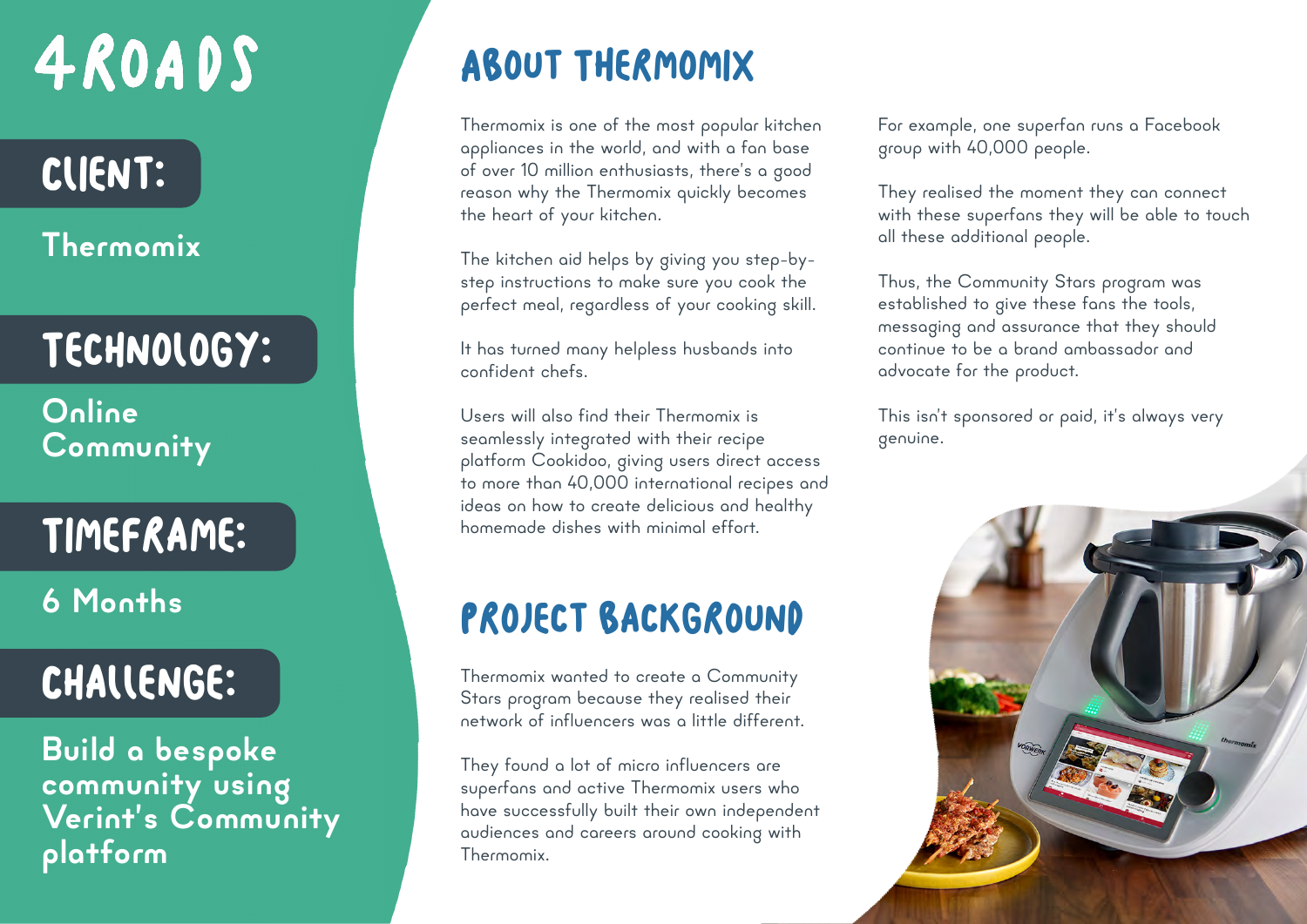#### **CHALLENGES**

Due to budget limitations at the time, Thermomix couldn't invest in a dedicated platform, and so launched their 'Community Stars' project via invite only Facebook groups.

However, they quickly ran into the common frustrations with the platform.

For starters, Community Stars is intentionally kept small and exclusive. Unfortunately, if the group size doesn't reach a certain threshold, you can't access analytics.

Even if you do reach the threshold, the data is still very limited.

For a data driven company like Thermomix, this was a problem.

It meant they had to pay someone to manually scroll through post by post to collect what they could, and without concrete data, the Community Stars team couldn't back up the inclusion of group members in additional activities like product testing with actionable data.

For a community primarily driven by the recipes their superfans share, getting them to submit their ideas with Thermomix was also cumbersome, as members had to send them via external emails, rather than staying within the community platform.

Thermomix quickly recognised this lack of control and the inability to add the additional functionality that would help support their specific member base was restricting what they could achieve, and decided to migrate to a dedicated community platform.

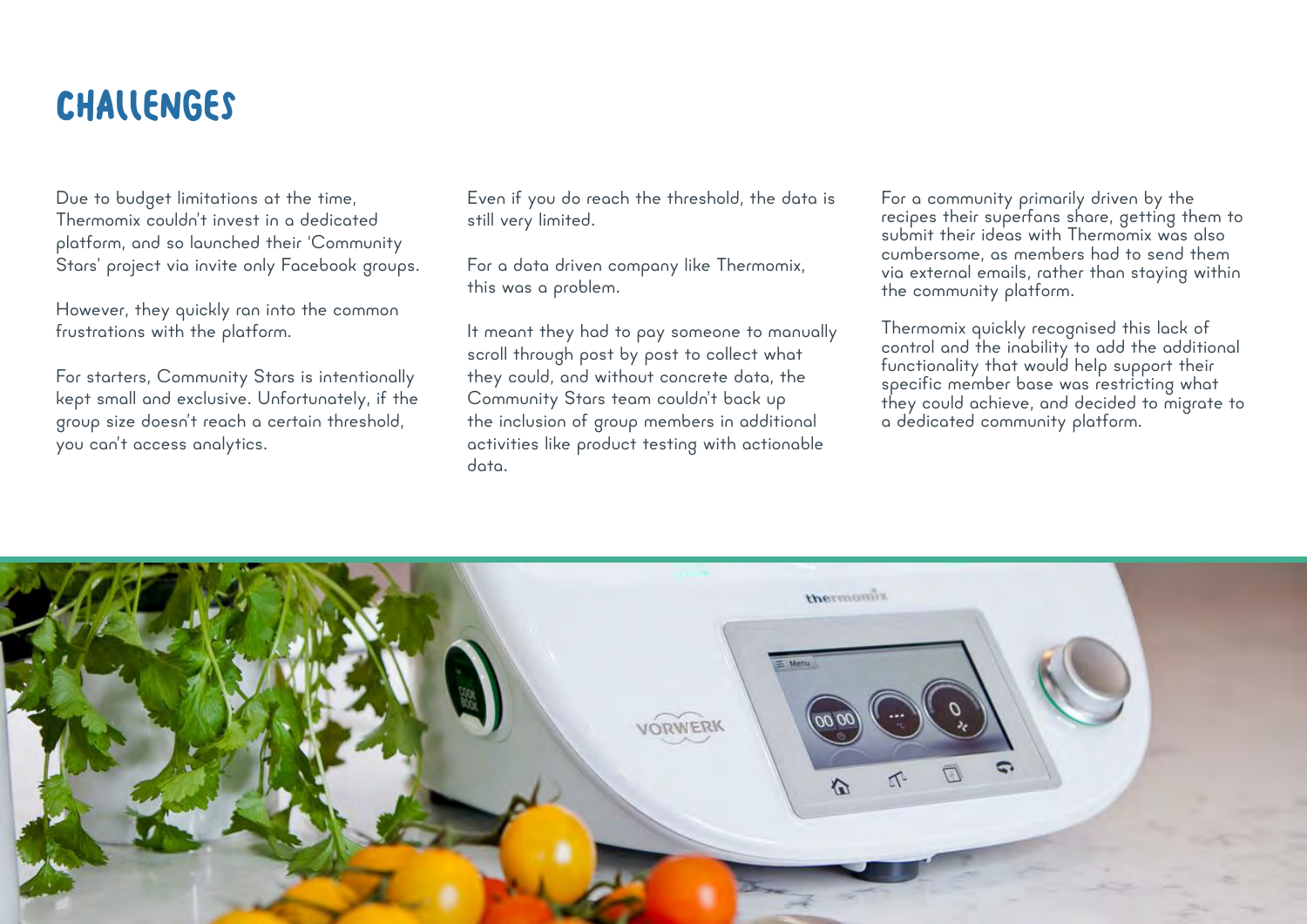#### Solution: Verint Community

With the level of control and functionality they required, Thermomix found after reviewing the platforms on the market that Verint Community was the provider who most ticked their boxes, and felt confident awarding the project to Verint partner 4 Roods.

Thermomix highly valued the robust out-thebox features, the superior, deeper analytics, and the flexibility to extend core features / services—an area where Verint Community excels. It's built for extensibility and allowed Thermomix to build experiences that are as unique as the brand itself.

For example, Galleries has been adapted to create recipe challenges.

For a brand who is always striving to improve member experiences, it was vital for them to choose a platform without a functionality glass ceiling, and being able to develop additional elements to suit their needs provided this.

Thermomix also heavily weighed up the User Interface for both members AND admins (community managers), as enabling the community managers to do more independently was a key factor;

 $\epsilon$ 

**"Most people look at the customer facing UI, but forget about the admin UI which can be a nightmare for community managers.** 

**We really value how easy the user experience is for our admins on Verint Community. I can lead a 2 hour training session and the community managers quickly feel comfortable in manipulating the pages."**

– Zuzana Latanikova, Thermomix, Global Community Manager

<u>"</u>

U.e.,  $N_{OV}$  26 2019

Angela De Gunst commented on this:

Share an update Happy Friday everyone! Good morning everyone, Happy Friday, we deserved it after this hot<br>week, right? We have two good ... week, right? We have two good news<br>for you, ready? for you, ready? Read more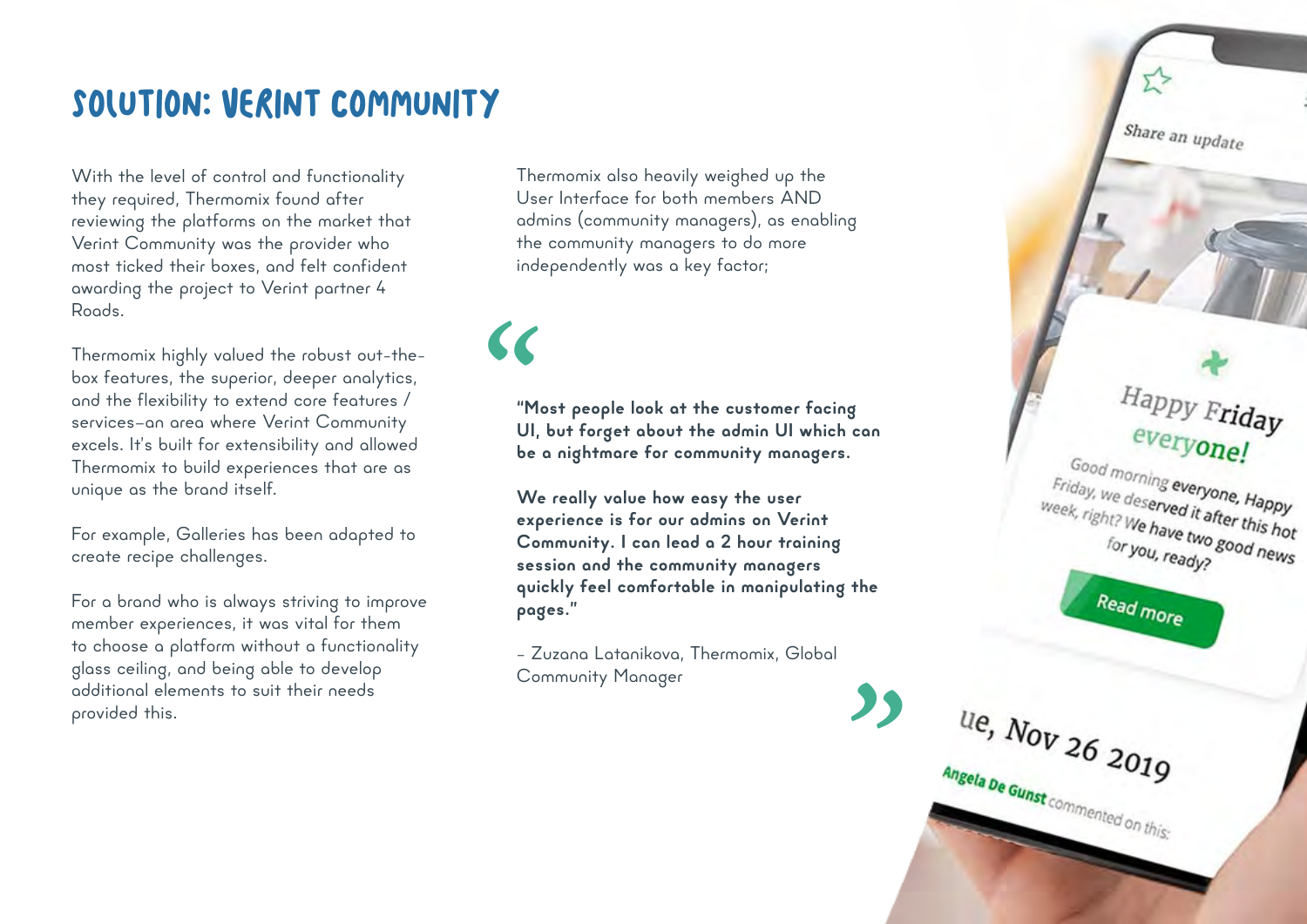As a multinational brand, the final decision on Verint Community came when Thermomix realised they could easily segregate by country and allow each group to operate in their native language.

Unfortunately, many of the other community platforms are based in the US and are limited to English.

This also meant every country could have their community using the same platform, without paying license fees for each.

One solution, one standardised format, one license fee.





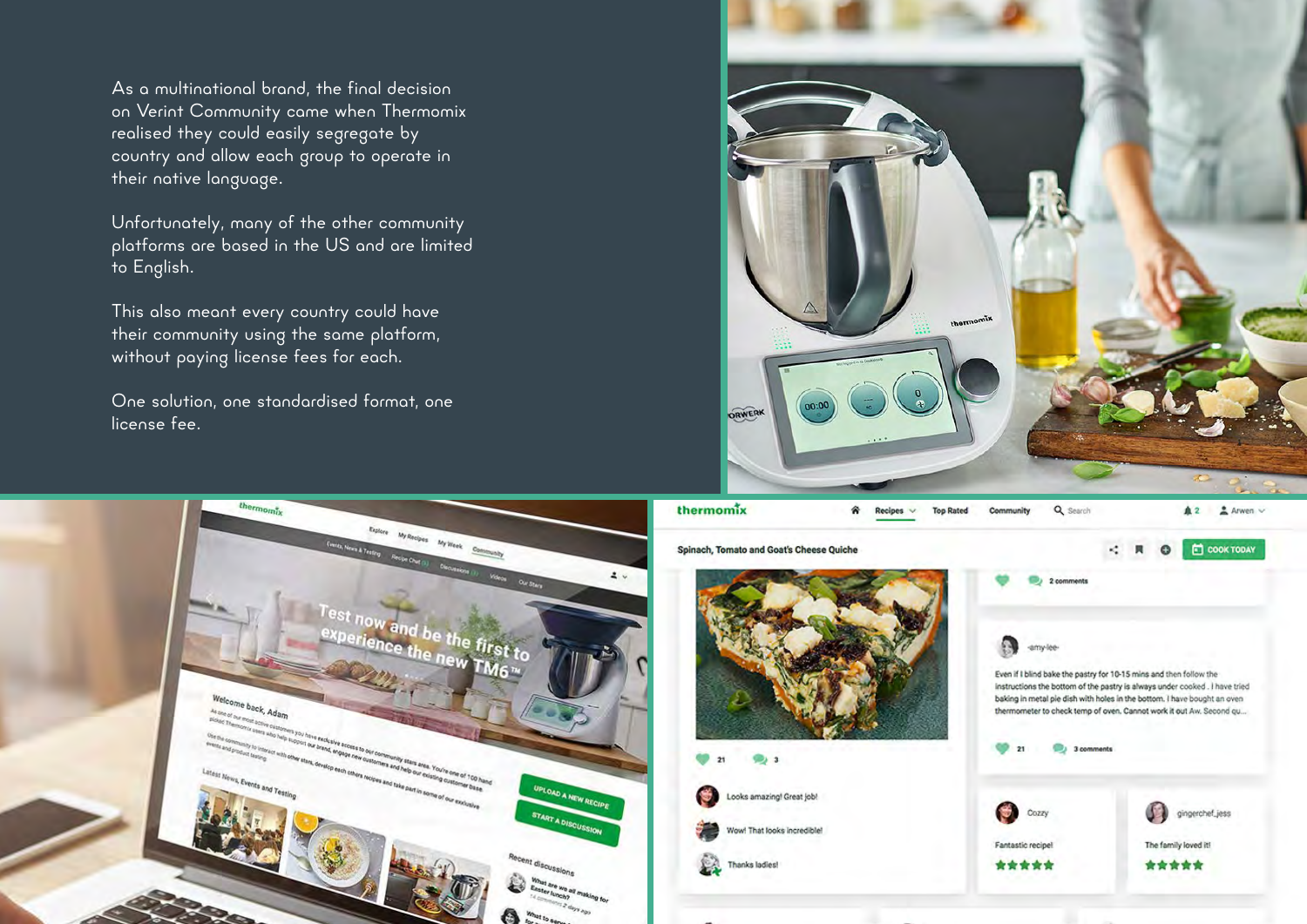#### Results

 $\epsilon$ 

Today, Thermomix's Community Stars is a truly thriving superfan community.

Like with anything new, it took a little time for members to find their way, but now they see the potential, what Thermomix is trying to achieve and how much investment has gone into creating their new home. It shows Thermomix genuinely cares about them.

For the recipe creators, they now enjoy added visibility and promotion from the brand. However, having a direct link to the brand they love is the biggest driver of continued membership and engagement, and provides Thermomix with a way to touch the followers of these select superfans.

This is why engagement in the groups is so high.

**"If you look at the numbers from the Italian Community, the level of engagement is just crazy. It's crazy how one small community can generate these metrics."**  <u>"</u>

- Zuzana Latanikova, Thermomix, Global Community Manager



1300 pieces of content

**90%** of members are active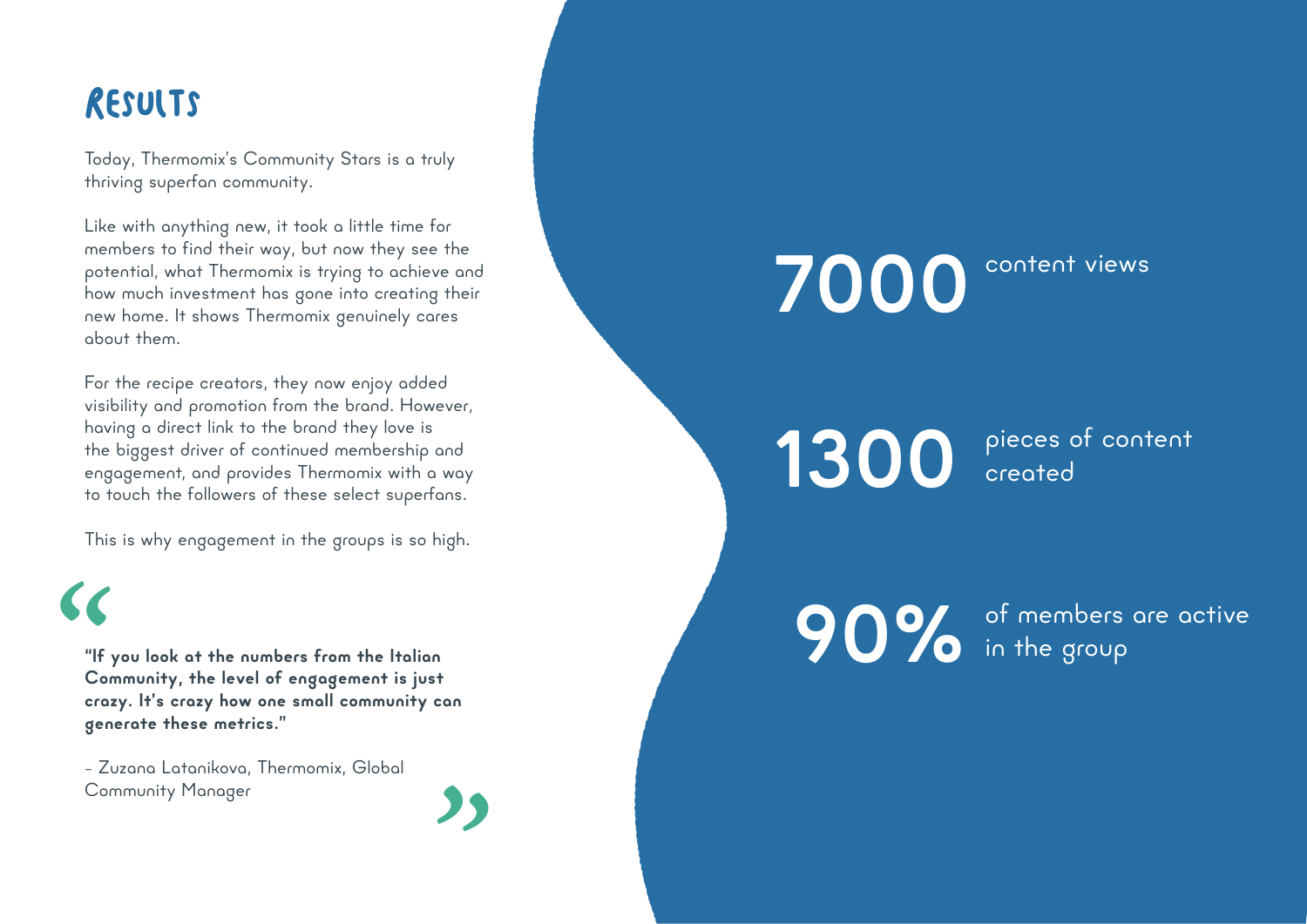$\epsilon$ 

**"We can see by miles the advantages of using Verint Community over staying on Facebook.** 

**We needed to find a middle road between building it ourselves from scratch and buying it out-the-box, and for value and what it offers us, Verint Community has by far been the best deal."**

- Zuzana Latanikova, Thermomix, Global Community Manager

## "<br>"

#### FUTURE PLANS

With the Italy and Portugal groups already live, the short-term goal for Community Stars is to launch in 4 additional countries (UK, DE, ES, PL), and close the chapter on Facebook by closing all of the Facebook groups.

With the Community Stars project being positively recognised within the wider company, the longterm goal is to integrate with other areas of the company.

Additionally, having seen the success in Italy, other countries not in the original scope are also looking to launch a community for their country.

## There is nobody else doing what Thermomix is doing.

#### the Final Word

Community has boomed and become an 'aha!' moment, but even so there is nobody else doing what Thermomix is doing.

. . . . . . . . . . . . . . . . . .

They have forged a new way to connect with superfans in a genuine, two-way dynamic that provides value to everyone, and now other brands are asking them for the roadmap of how they did it.

However, this would not have been the case had they continued to operate using Facebook Groups.

To deliver the kind of functionality and customisation Thermomix needed to continue supporting and engaging their most valuable fans, it was imperative that they moved away from hosting their community on Facebook.

With our support, Thermomix now has a truly thriving community, and they can continue to engage and leverage the passion and enthusiasm of their key advocates.